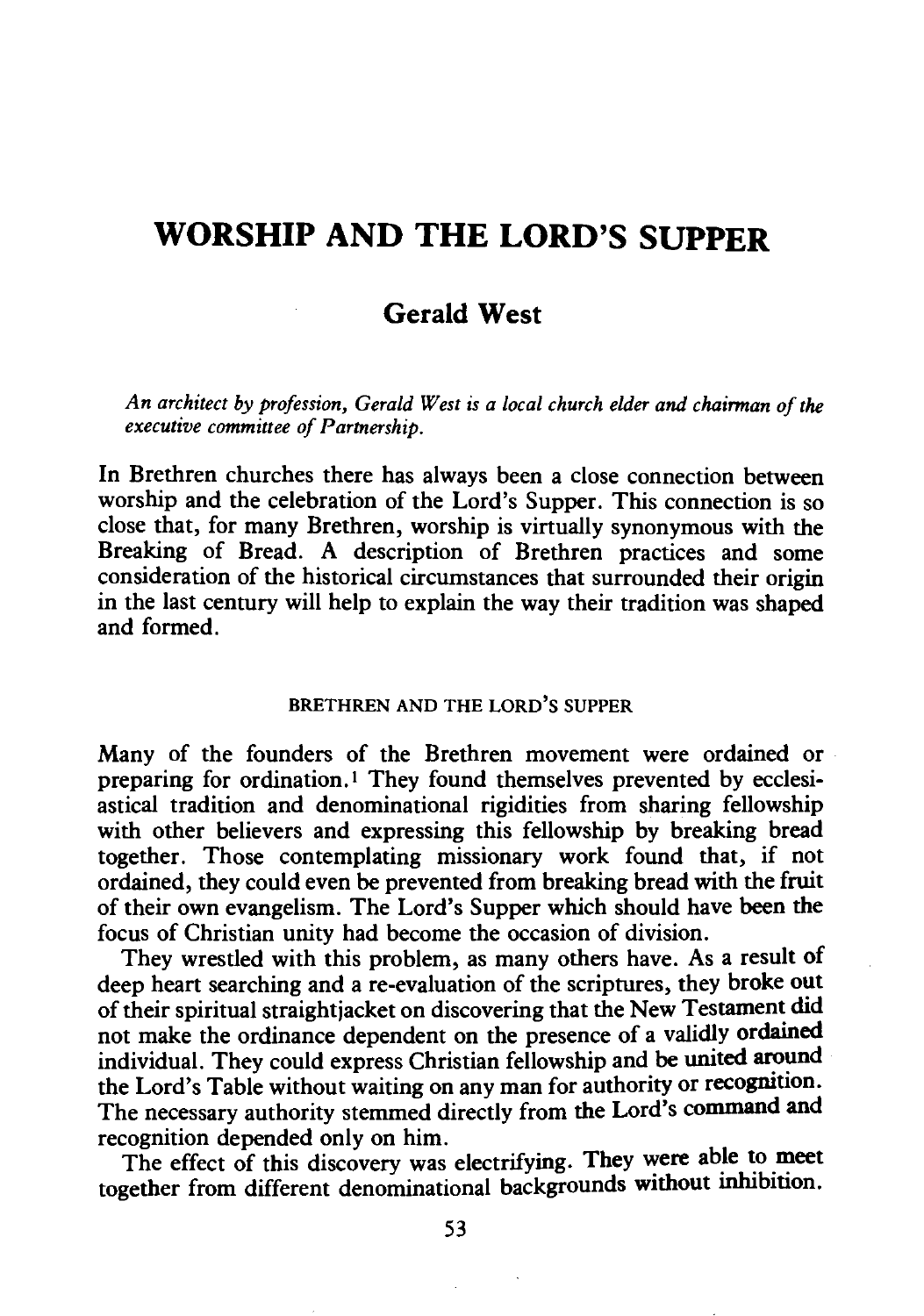The sense of freedom and the release of spiritual power that flowed from this discovery drew many to their gatherings. Having thrown aside the restrictions of clerical ordination they acknowledged as far as their own ministry was concerned that they exercised it 'on the nomination of my Lord by his Spirit'.

It was a small step from this position to the rediscovery of the role of spiritual gifts within the assembly. (They rejected, however, the use of the ecstatic gifts which they came to regard as no longer available to the church.) These spiritual gifts needed opportunity for their free exercise in ministry and worship. Where more natural to exercise them but at the Lord's Table?

The hallmarks of the early gatherings of Brethren were:

- 1 An open table-at which all believers in good standing were received.
- 2 The dismantling of clerical differentiations and freedom to break bread together without requiring authority or authorised administration.
- 3 The abandoning of a liturgical approach to worship and the practice of open worship associated with the Breaking of Bread.

The result was to establish a new pattern for gatherings of believers. It has been the general practice of Brethren to meet each Sunday morning for worship and the Breaking of Bread. The 'morning meeting' as it became known, was and still remains, unique to assemblies of Brethren.<sup>2</sup> In the morning meeting there was firmly established a close link between worship and the Breaking of Bread. Although it would not be suggested that corporate worship could not take place without breaking bread, this ordinance is undoubtedly seen as the normal, natural and primary context for the worship of the assembled church.

#### NEW TESTAMENT PRACTICE

Brethren would undoubtedly contend that their practice reflects the emphasis of the New Testament church. One must ask, however, to what extent this connection between worship and the Lord's Supper is supported by New Testament practice. A study of this question throws light on the ordinance itself and suggests appropriate contexts for its celebration.

In four verses in 1 Corinthians, Paul describes a simple series of actions and words of the Lord Jesus at the Last Supper (11 :23-26). The ordinance which these verses describe has been given a number of names including Holy Communion, The Eucharist, the Lord's Supper and the Breaking of Bread. Brethren have typically referred to it by the last two of these, the Lord's Supper and the Breaking of Bread. All of these names have a basis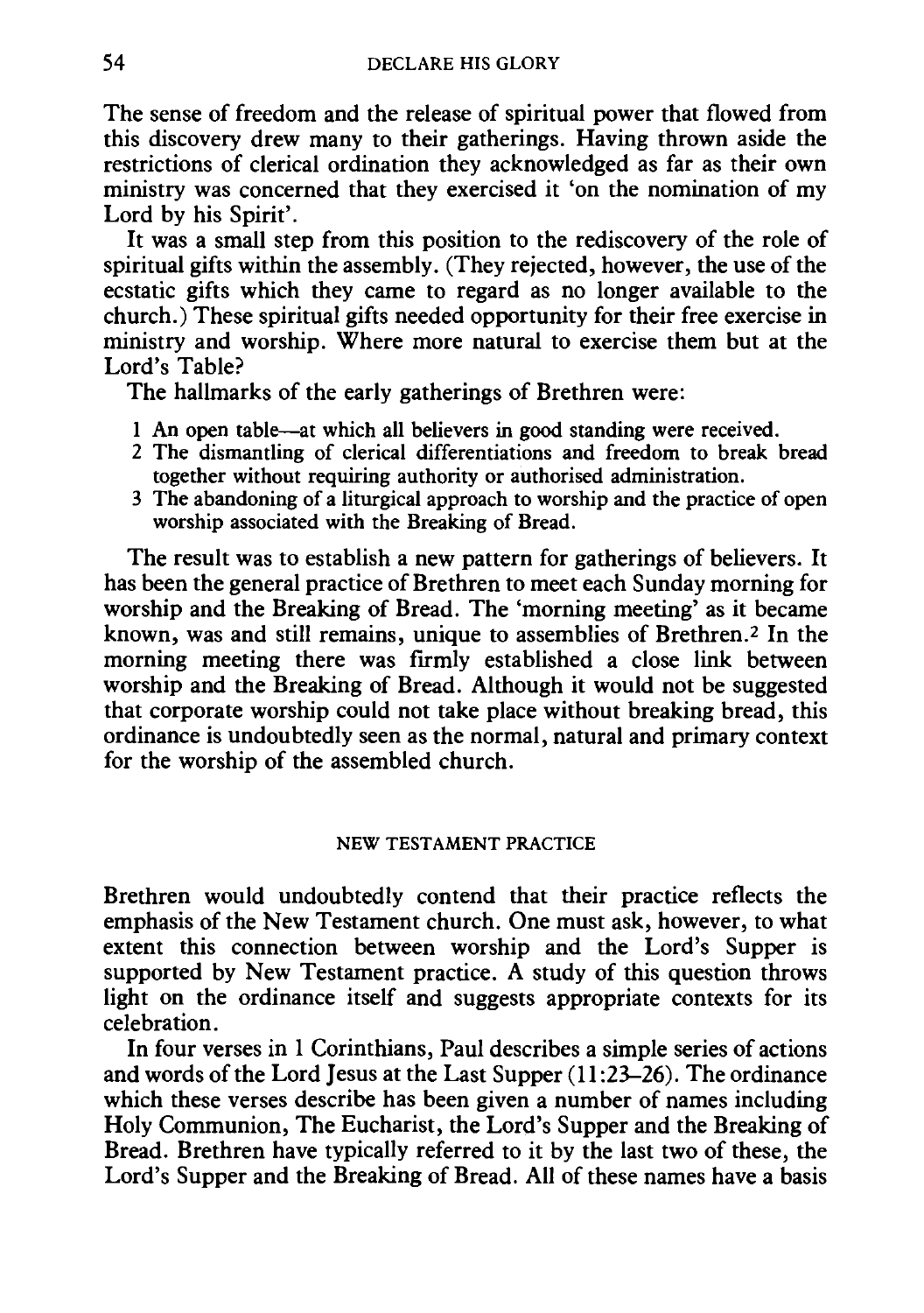in the New Testament or in the ordinance itself. (See Acts 2:42; 1 Cor 10:16, 21; 11:20, 24.)

'The Breaking of Bread' and its equivalent 'to break bread' are interesting terms. It is not always clear that they refer necessarily or only to the ordinance itself. They occur a number of times in the New Testament, and are the most frequent designation for the ordinance. The slight uncertainty of reference is a reminder that the early church seems frequently and perhaps typically to have 'broken bread' in the context of a communal meal (see Acts 2:42; 20:7; 1 Cor 11:20-34). There is a similar breadth of reference in the single New Testament usage of the term 'The Lord's Supper' which encompasses the common meal within which the Corinthians celebrated the ordinance (1 Cor 11:20).

This conjunction of the ordinance with a meal is a reflection of the original circumstances in which the ordinance was instituted. The Last Supper was the final occasion before his death on which the Lord Jesus spent an evening with the disciples and shared a meal with them.

The Last Supper was not simply an opportunity for fellowship with close associates. It was also a Passover meal. It combined a formal meal with a structured religious liturgy including elements of worship. The courses of the meal-were interspersed with prayers, thanksgiving and praise, singing and the recitation and exposition of scripture.

This ordered sequence had a number of purposes. The whole meal was in part a re-enactment of the original circumstances of the Passover. It was designed to remind the participants of God's saving acts when he brought their forefathers out of Egypt and as a result of which they became his people. The specifically religious elements provided an opportunity for a response of praise and worship to the remembrance of what God had done in the past. The ceremony was designed to educate all those present, and especially children, in the significance of the meal.

The Passover was celebrated nationally in Jerusalem. The lamb was ritually slaughtered in the temple, but the meal and its associated ceremonies were not part of the temple worship. These were celebrated in small groups usually within the extended family. In this intimate circle the formality of the occasion was considerably softened. Even a cursory reading of the gospel accounts show that the Last Supper shared this informal character. Little of the Passover ritual remains in the record but the intimate atmosphere is made abundantly clear especially in John's Gospel. The circumstances of the foot washing; the questioning and conversations; the Lord's extended but intensely personal instruction of his disciples: all graphically depic an intimate occasion. Twice during the evening, first towards the beginning of the meal, and then at the end, our Lord departed from the normal course of events and in so doing instituted what we now recognise as a single ordinance.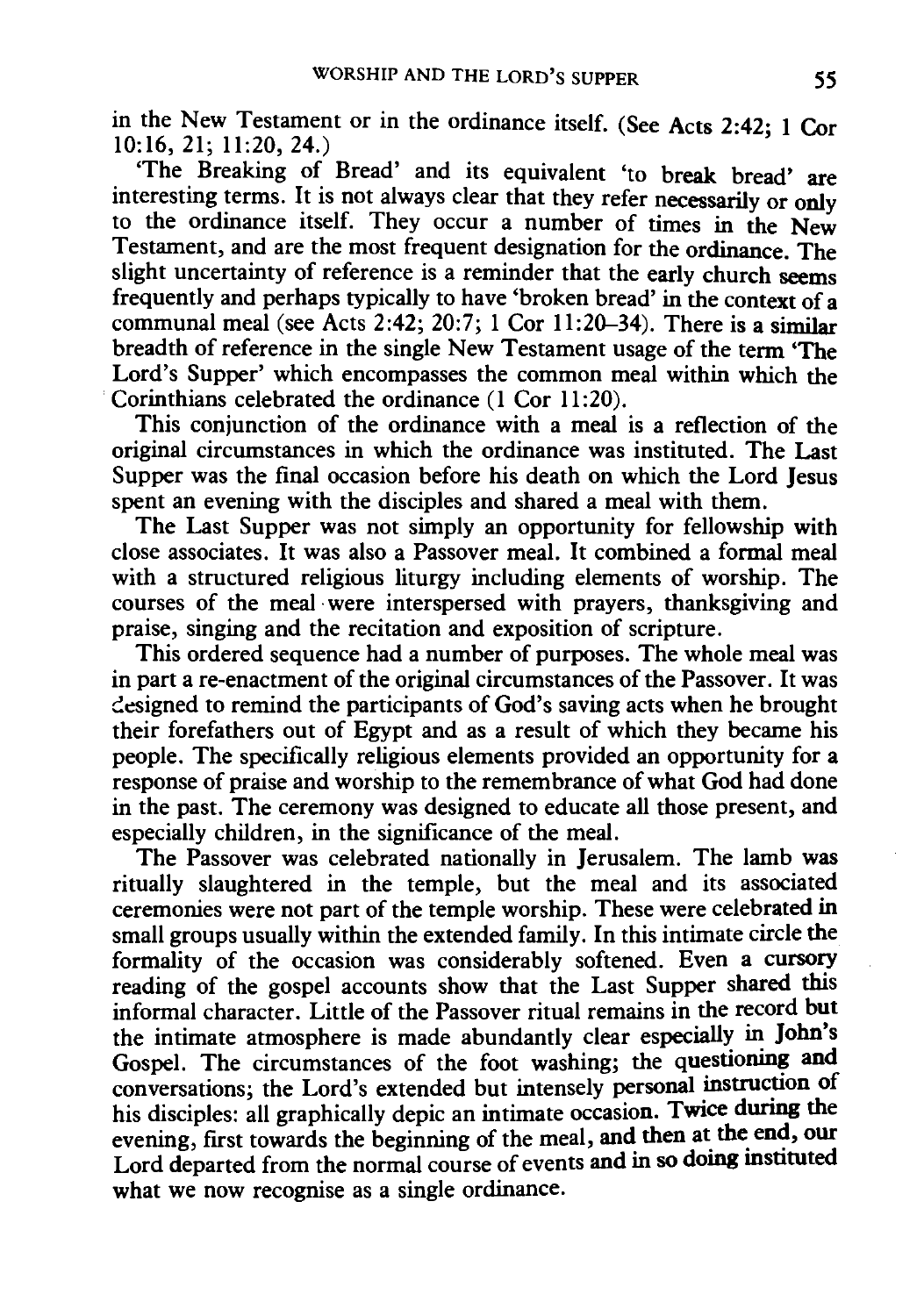The apostles continued, after the ascension, the table fellowship they had experienced with the Lord both before his crucifixion and after his resurrection. The special importance of what he had done at the Last Supper was quickly recognised. His command to repeat it was obeyed and observed, probably daily (Acts 2:42, 46). There could be nothing more natural than to remember him by breaking bread as they enjoyed table fellowship together. This was made especially easy as they were continuing the communal life they had enjoyed together for the past few years. Under these circumstances it was also natural that, under the guidance of the apostles, the table fellowship of the early Jerusalem church should follow the pattern of the Last Supper and be accompanied by prayer, praise, teaching from Scripture and holy conversation (Acts 2:42).

This immediate practice seems to have been modified later by the circumstances of time and place. With the recognition of the first day of the week as the regular occasion for Christian gatherings, the celebration of the ordinance probably became a weekly occurrence, but the character of the gatherings continued, combining a fellowship meal, the Breaking of Bread, worship and Christian instruction (Acts 20:7-12). Such gatherings provided the opportunity for many of the New Testament letters to be first read to the assembled believers to whom they were addressed.

Although one cannot be certain how the gathering described in 1 Corinthians 14 was related to the supper described in 1 Corinthians 11, there is every reason to suppose that it formed part of the same gathering. It is perhaps relevant that the gifts of prayer and prophecy which are discussed in the verses in chapter 11 immediately prior to the discussion of the supper are also the principal gifts discussed in chapter 14. The exercise of spiritual gifts would be both natural and appropriate at such a gathering and some of the comments in chapter 14 are particularly relevant to the Breaking of Bread (nb vv  $16-17$ ). In view of the general practice it seems probable that they were part of the gathering referred to generally by the apostle by the repeated phrase 'when you come together'. (1 Cor 11:17, 18, 20, 33, 34; 14:19, 23, 26).

Within the period covered by the New Testament, one can see some signs of modifications in this practice. Reference has already been made to a change from daily to weekly observance. An important development was the bringing together of the two parts of the ordinance-the bread and the cup. At the Last Supper these had been separated by most of the Passover meal. Having been brought together, the ordinance became a distinct part of the fellowship meal. From Paul's description of the ordinance it would seem that this had already happened by the time of Paul's conversion and certainly by the time of his arrival in Corinth and the beginning of his mission there (1 Cor 11:23). Later, in sub-apostolic times, the fellowship meal became separated from the ordinance altogether. This was perhaps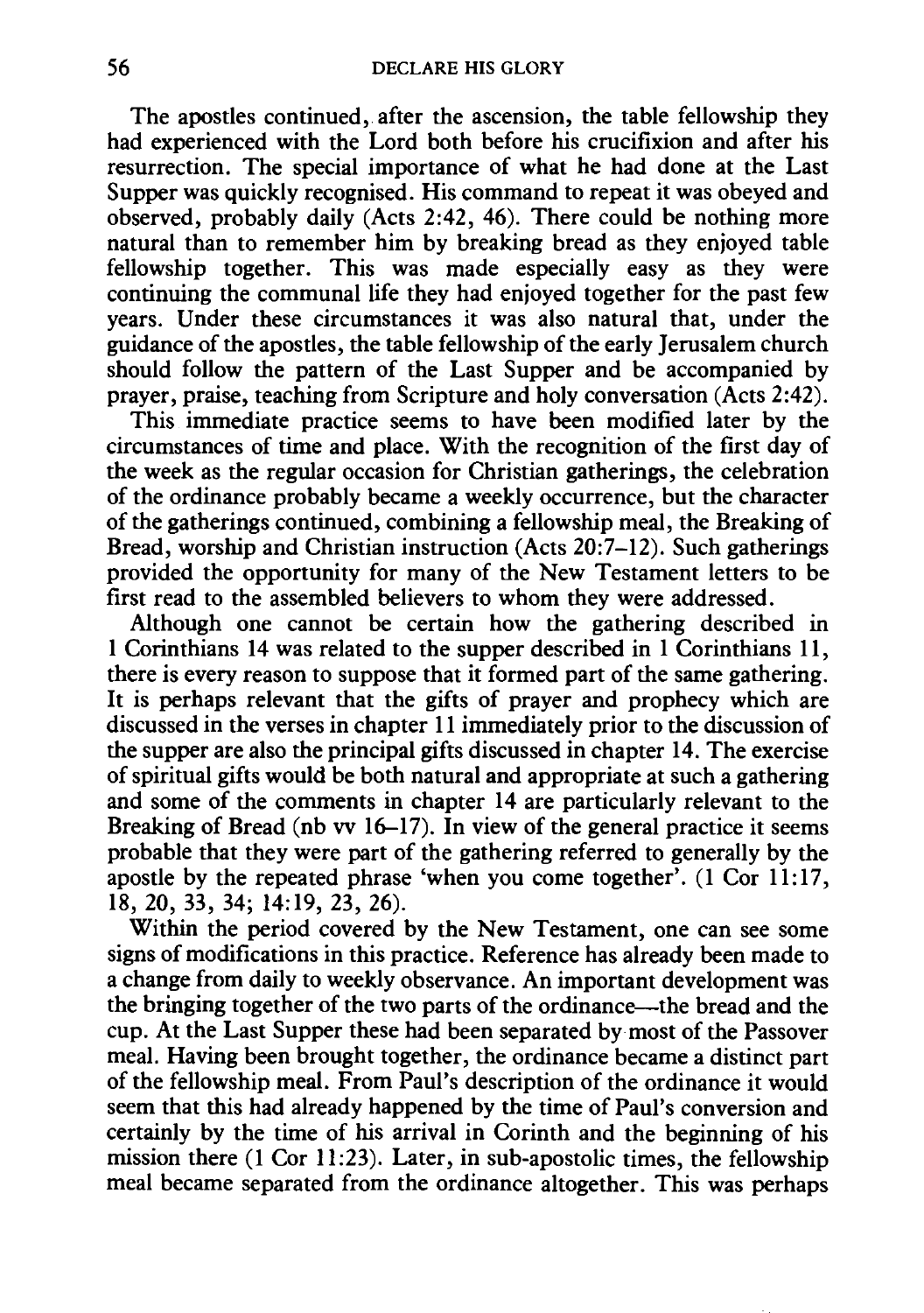due in part to the type of abuse which Paul seeks to correct in his letter to the Corinthians (1 Cor 11:20, 22, 34).

There were some occasions when believers came together for a particular purpose as, for example, when they met to pray regarding the crisis arising from the imprisonment of Peter and John (Acts 12:5,12). But the general impression is that, in New Testament times, there was no clear distinction by time or place between fellowship at a common meal, breaking bread, praise and worship and teaching. The emphasis is upon a synthesis of spiritual exercise at a single gathering rather than the segregation which subsequently became typical.

#### THE SUPPER AND WORSHIP

New Testament practice shows a close association between the Lord's Supper and the various other expressions of the corporate life of the church, including worship. Brethren practice was formed and moulded by historical circumstances seen in the light of New Testament practice. If the ordinance is considered in this light, one can establish whether the conjunction of worship and the Lord's Supper is a casual connection or whether it derives from the character of the ordinance itself. If the latter is true, the ordinance will influence the character of the worship with which it is associated. One can also consider whether there are features of the Lord's Supper which make it particularly appropriate as a context for corporate worship.

There are undoubtedly a number of aspects of the Lord's Supper which make it a powerful stimulus to the corporate worship of the church. Paul's account in 1 Corinthians 11 records that, on two occasions, before the bread was broken and before the cup was drunk, our Lord gave thanks. Embedded within the ordinance, therefore, is a twice repeated expression of thanksgiving to God (Mark 14:22-23). This may have been understood initially by the disciples in part as thanks for the provision in God's providence of the bread and wine. But in retrospect it was quickly perceived to have a deeper significance. The meaning of the loaf and cup are clearly expressed in the words of institution. It is the understanding of this meaning by believers which results in thanksgiving.

Such thanksgiving follows the examples of the Lord himself. It is made mandatory by his injunction 'do this' and it is found at the very centre of the ordinance. The broken bread and poured out cup, which speak so eloquently of the sacrifical death of the Lord for his people, are placed firmly in a setting of praise and thanksgiving. So important was this seen to be that in the early centuries of the church the ordinance was called 'The Thanksgiving' ('The Eucharist'). Any setting of the Lord's Supper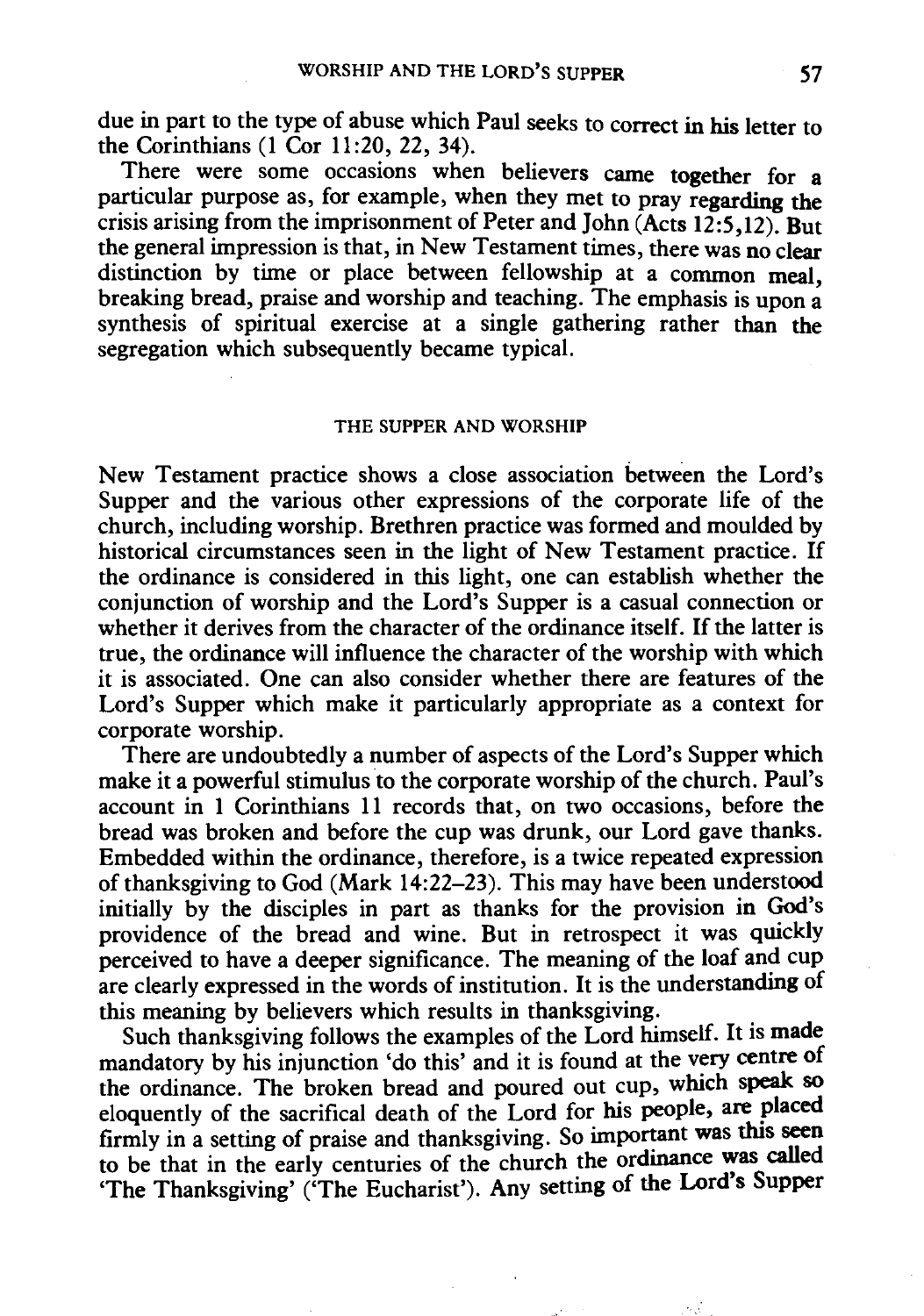which ignores this truth seriously distorts the ordinance. Following our Lord's example, we bring our thanksgiving to the Father for the person and work of the Son. This is only possible as we come in the fullness of the Holy Spirit (Eph 4: 18-20).

The ordinance is not simply a stimulus to private thanksgiving. It is essentially a communal act which cannot be celebrated by an individual believer. It brings believers together. The loaf must be broken, the cup poured out, and both shared among the assembled company. To take is to share with and to identify oneself with both the Lord and the other believers present. To break bread is a symbol of fellowship and is an act expressing the presence and reality of the local church.

The ordinance is not only a corporate act. It is also intended to be a public act. Paul says that it is a declaration and proclamation of the essential Christian gospel. He writes, 'as often as you eat the bread and drink the cup you proclaim the Lord's death' (1 Cor 11:26). We proclaim his death not simply as a fact of history. The ordinance makes clear its vicarious nature, its saving power, and that we are the grateful recipients in Christ of his salvation. Peter asserts that the role of the Lord's people is to be a worshipping people and that they fulfil that function by declaring his wonderful deeds (1 Pet 2:29). The proclamation of God's saving acts is an essential element of worship. If to break bread together is to make such a declaration, then it is also to engage in an act of worship. Furthermore, in this action the church expresses its purpose and fulfills its highest calling.

The proclamation is not confined to a statement regarding the Lord's death. Paul writes, 'you proclaim the Lord's death until He comes'. The clear implication is that an essential part of the proclamation is the assertion of his resurrection, present exaltation and future return. The bread and wine remind the believer of a living Lord Jesus. The bread which we break is a communion with a living and life-giving Lord (1 Cor 10: 16). The Lord who is proclaimed is the one who declares of himself, 'I am the Living One: I was dead, and behold I am alive for ever and ever!' (Rev 1:18).

There are a number of New Testament indications that pomt to the Lord's Supper as providing in some way a revelation of Christ to the believer. The Lord himself promised that when two or three are gathered together in his name he would be present with them (Mark 18:20). No one can doubt that this promise applies to a gathering of the Lord's people around his table. He commanded us to do this 'in remembrance of me'. (1 Cor 11:24-25). Faithful obedience to that command in the company of the Lord's people brings him powerfully before the mind's eye.

The Pauline comment 'until he comes' is a reminder of a joyful and blessed expectation. The atmosphere of thanksgiving and joy to which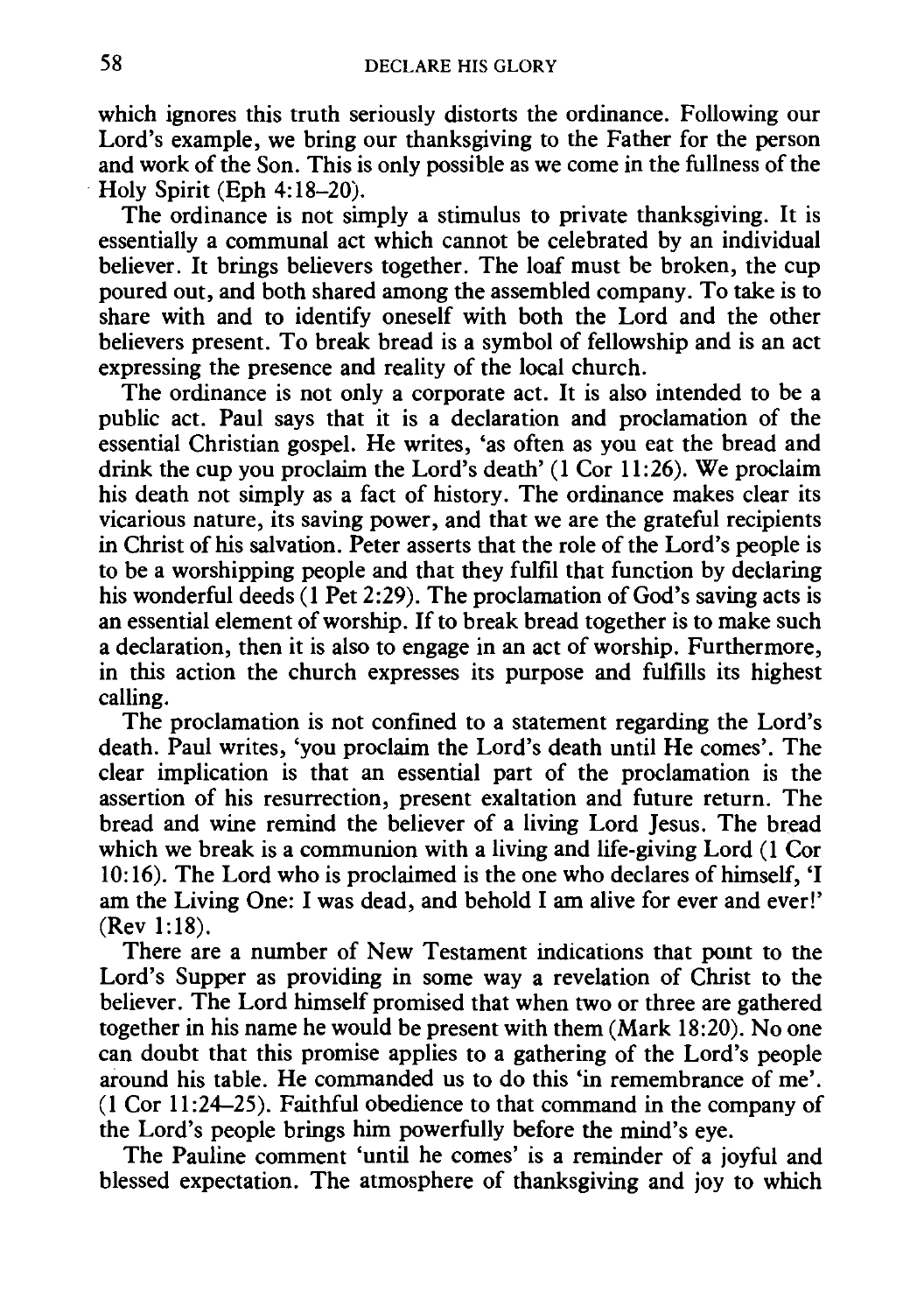reference has already been made is consistent with the fact that this is 'The Lord's Supper'-a feast. It sprang from a feast and it points forward to a feast. Indeed the supper is, in a measure, an anticipation of that longed for occasion.

As we look forward to his coming again and anticipate the joy of the heavenly supper, we also remember that he is present at the feast as the host.

What food luxurious loads the board When at his table sits the Lord. The wine how rich, the bread how sweet When Jesus deigns the guests to meet.<sup>3</sup>

When believers come together as the body of Christ around his table and fulfil their divinely appointed role in the power of the Holy Spirit, it is not surprising that he becomes manifest. If the presence of God is manifest to an unbeliever when believers assemble, it is to be expected that believers themselves will be powerfully aware of the presence of their Lord (1 Cor 14:25). Worship is the natural response of the redeemed soul to the presence of the redeemer. Surely those who break bread in accordance with the Lord's command and who find him present with them will fall down in worship and adoration.

In all these ways breaking bread is a powerful stimulus to worship. At its centre is thanksgiving and joy. The bread and cup testify to the saving acts from which we personally benefit and for which we give thanks. The act itself is an act of worship which fulfills the divinely ordained role for the church. In fulfilling this role the assembly becomes the vehicle for a revelation of the Lord to itself and to the world.

In view of the powerful theological character of the Lord's Supper one would expect any activity of the church which is brought into close relationship with it to be strongly influenced both as to content and conduct. That this is indeed so can be seen from the apostle's discussion of the way in which the Corinthian assembly conducted the fellowship meal which they associated with the Breaking of Bread (1 Cor 11:20-34). So inappropriate was their behaviour that the apostle could comment, 'it is not the Lord's Supper that you eat' (v 20).  $\bar{A}$  number of general lessons can be drawn from this passage and applied to worship in the context of the Lord's Supper.

There is a distinction between corporate and personal worship which needs to be clearly understood. Corporate worship is not simply simultaneous personal worship where each individual worships without intelligent interaction with the others present. Corporate worship is the worship of the body *as a body*. Unity of thought and expression in worship is achieved, not by an imposed liturgy but by the mtelligent and free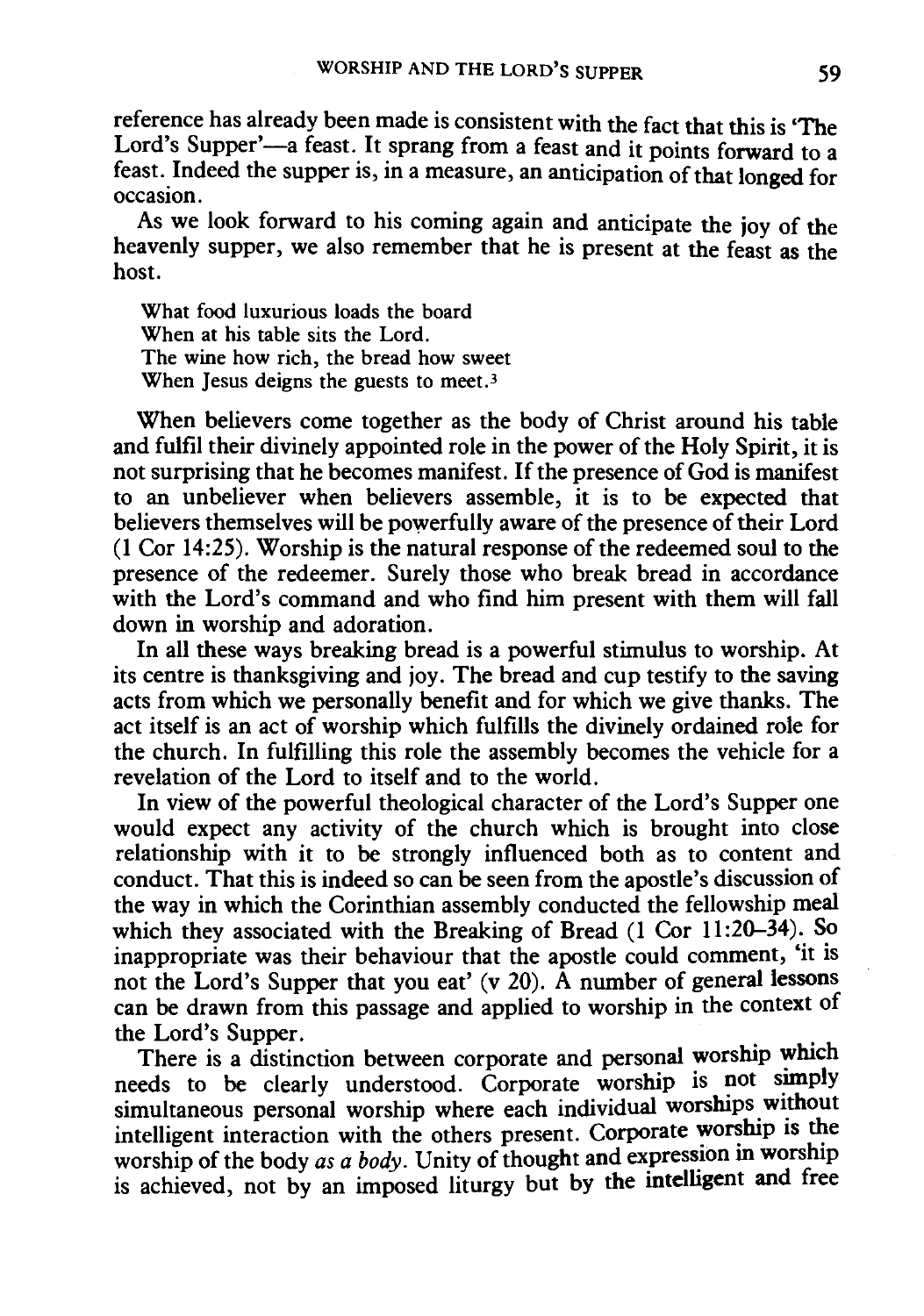expression of the individual members of the body exercising their gifts in the fullness of the Spirit and interacting with one another and with the whole church.

Worship so generated expresses the corporate nature of the church as a free association of individual members bound together by a common bond with their head and upbuilding themselves in a common life. Such worship will have a greater scope and depth than the personal worship of a single individual. The breath of understanding and experience of the Lord possessed by the whole church is available to inform and enrich the worship. This can be brought to bear by the Spirit using all the gifts available. This is of course only possible where there is freedom for the exercise of these gifts. It is this added scope and depth to worship which makes 'the morning meeting', at its best, a treasured experience for those who worship in Brethren churches.

The character of the ordinance set limits for the Corinthian church to the character of the meal with which it was associated. The ordinance performed a controlling function (vv 21, 22, 33). If this was ignored, there was a serious danger of destroving the ordinance (y 20). It ceased to be a meaningful celebration. Similarly, breaking bread performs an important controlling function on any associated worship. It does this by focusing the worship and by providing limiting boundaries for it. This is particularly important where the worship is open and liberty can easily be abused. It focuses the worship by bringing the attention of the assembled church to the meaning of the ordinance itself and by the necessity to perform the acts which constitute the ordinance. It sets a boundary to the worship by excluding anything which cannot be encompassed within the meaning and purpose of the ordinance.

However, it is essential to identify carefully the focal point and where the boundary lies. The Lord Jesus made his intention quite clear when he said, 'Do this in remembrance of me.' The ordinance is to be celebrated in remembrance of him; the bread is to be broken and eaten in remembrance of him. The cup is to be drunk in remembrance of him. There is no qualification or restriction in these words. It is the fullness of the person and work of Christ that is the object of remembrance and it is the fullness of the person and work of Christ that is the subject of Christian worship.

There is no restriction of topic or time-so long as it is related to Christ-who is the eternal word, the alpha and omega; in whom, through whom and for whom all things were created; and who is the beginning, the first born from the dead, that in everything he might be pre-eminent.  $(John 1:1-3; Rev 1:17; Col 1:16-18).$  The person and work of the Lord Jesus Christ provide the whole subject matter of Christian worship and it is this upon which the attention of worshipping believers is concentrated. With such a restriction there is an endless source of inspiration for true